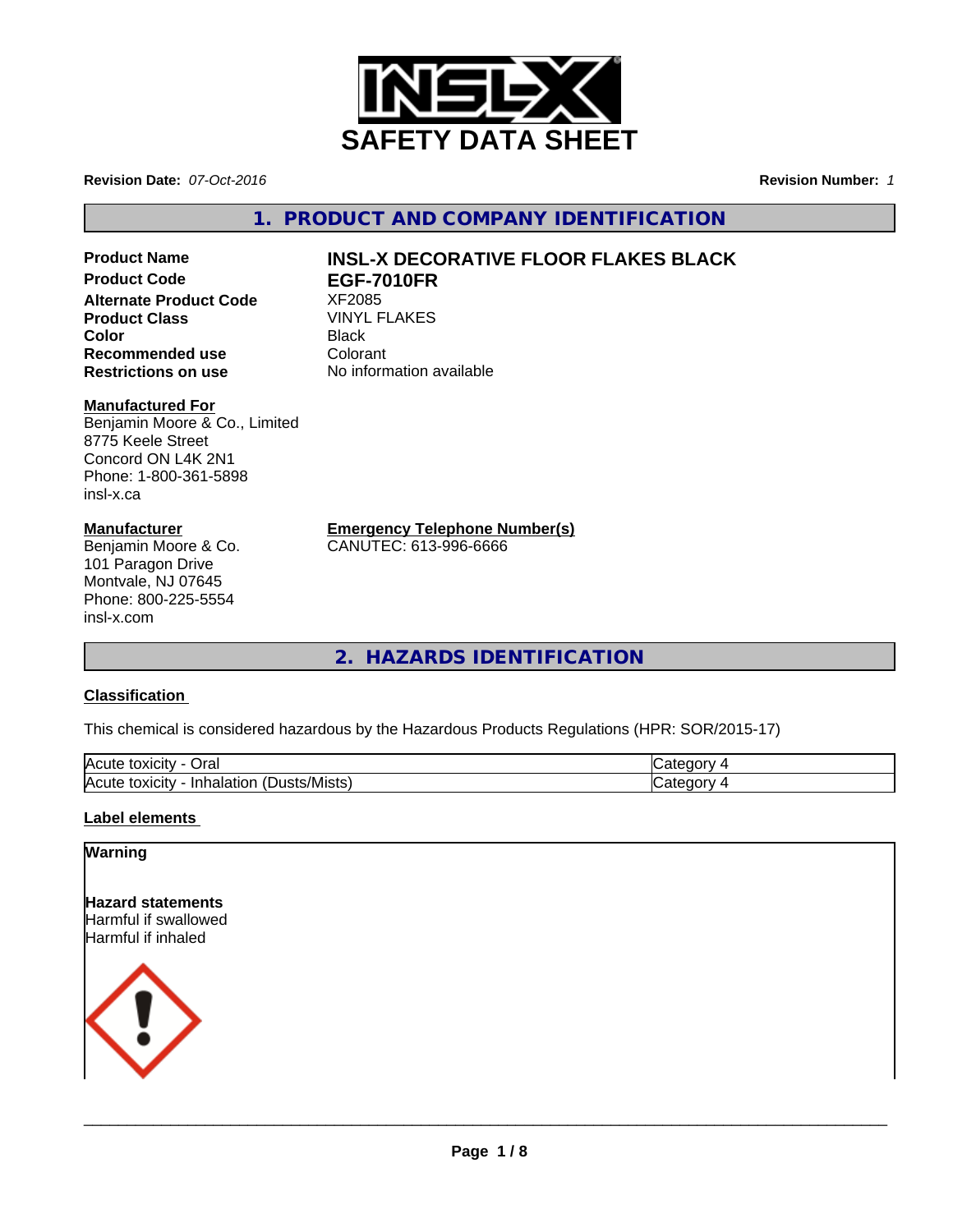**Appearance** Black flakes **Odor** odorless

#### **Precautionary Statements - Prevention**

Wash face, hands and any exposed skin thoroughly after handling Do not eat, drink or smoke when using this product Avoid breathing dust/fume/mist/vapors/spray Use only outdoors or in a well-ventilated area

#### **Inhalation**

If inhaled remove victim to fresh air and keep at rest in a position comfortable for breathing Call a POISON CENTER or physician if you feel unwell **Ingestion**

If swallowed call a POISON CENTER or physician if you feel unwell Rinse mouth

#### **Precautionary Statements - Disposal**

Dispose of contents/container to an approved waste disposal plant

#### **Other information**

No information available

# **3. COMPOSITION INFORMATION ON COMPONENTS**

| <b>Chemical Name</b>      | <b>CAS-No</b>                                                     | Weight % (max) |
|---------------------------|-------------------------------------------------------------------|----------------|
| Barium sulfate            | 13.<br>-<br>フフハ<br>$\sim$<br>− ∪<br>.                             | 100%<br>60     |
| Titaniu<br>dioxide<br>յum | -<br>$\sim$<br>$\sqrt{2}$<br>$\overline{\phantom{0}}$<br>346<br>v | 70/<br>70      |

| No hazards which require special first aid measures.      |
|-----------------------------------------------------------|
|                                                           |
| Rinse thoroughly with plenty of water for at least 15     |
| Wash off immediately with soap and plenty of water        |
| Move to fresh air. If symptoms persist, call a physician. |
| Clean mouth with water and afterwards drink plenty of     |
|                                                           |
|                                                           |
|                                                           |

**5. FIRE-FIGHTING MEASURES**

**Suitable Extinguishing Media** Media Use extinguishing measures that are appropriate to local circumstances and the surrounding environment.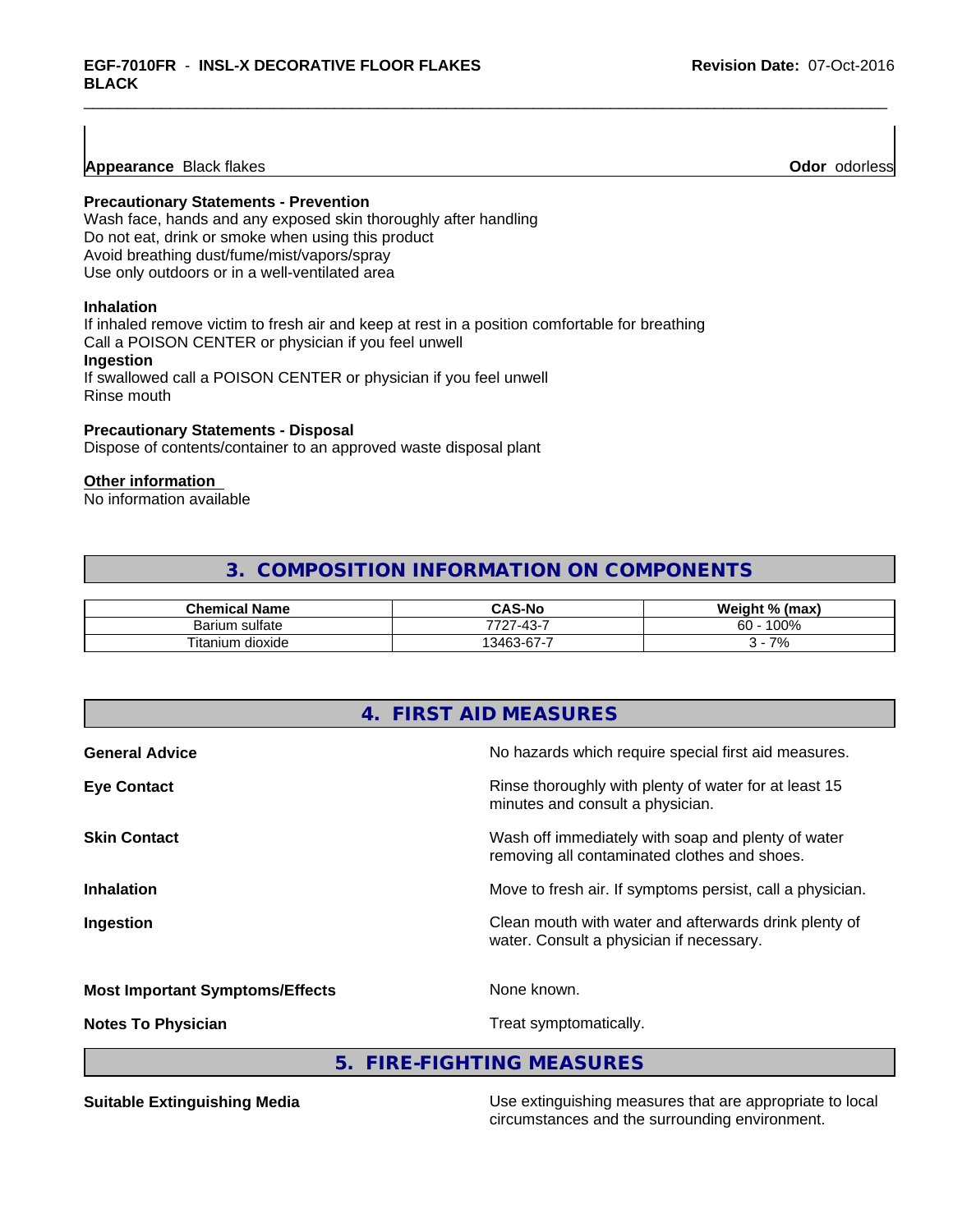| <b>Protective Equipment And Precautions For</b><br><b>Firefighters</b>                                                                                            | As in any fire, wear self-contained breathing apparatus<br>pressure-demand, MSHA/NIOSH (approved or equivalent)<br>and full protective gear. |  |  |
|-------------------------------------------------------------------------------------------------------------------------------------------------------------------|----------------------------------------------------------------------------------------------------------------------------------------------|--|--|
| <b>Specific Hazards Arising From The Chemical</b>                                                                                                                 | No information available.                                                                                                                    |  |  |
| <b>Sensitivity To Mechanical Impact</b>                                                                                                                           | No.                                                                                                                                          |  |  |
| <b>Sensitivity To Static Discharge</b>                                                                                                                            | No.                                                                                                                                          |  |  |
| <b>Flash Point Data</b><br>Flash Point (°F)<br>Flash Point (°C)<br><b>Flash Point Method</b><br><b>Flammability Limits In Air</b><br><b>Lower Explosion Limit</b> | Not applicable<br>Not applicable<br>Not applicable<br>Not applicable                                                                         |  |  |
| <b>Upper Explosion Limit</b>                                                                                                                                      | Not applicable                                                                                                                               |  |  |
| Health: 1<br><b>NFPA</b><br><b>Flammability: 0</b>                                                                                                                | <b>Instability: 0</b><br><b>Special: Not Applicable</b>                                                                                      |  |  |
| <b>NFPA Legend</b><br>0 - Not Hazardous<br>1 - Slightly                                                                                                           |                                                                                                                                              |  |  |

- 2 Moderate
- 3 High
- 4 Severe

*The ratings assigned are only suggested ratings, the contractor/employer has ultimate responsibilities for NFPA ratings where this system is used.*

*Additional information regarding the NFPA rating system is available from the National Fire Protection Agency (NFPA) at www.nfpa.org.*

#### **6. ACCIDENTAL RELEASE MEASURES**

| <b>Personal Precautions</b>      | Avoid contact with skin, eyes and clothing. Ensure<br>adequate ventilation.                                                 |
|----------------------------------|-----------------------------------------------------------------------------------------------------------------------------|
| <b>Other Information</b>         | Ventilate the area.                                                                                                         |
| <b>Environmental Precautions</b> | See Section 12 for additional Ecological Information.                                                                       |
| <b>Methods For Clean-Up</b>      | Pick up and transfer to properly labeled containers.                                                                        |
|                                  | 7. HANDLING AND STORAGE                                                                                                     |
| <b>Handling</b>                  | Avoid contact with skin, eyes and clothing. Avoid breathing<br>vapors, spray mists or sanding dust. In case of insufficient |

**Storage** Keep container tightly closed. Keep out of the reach of

children.

ventilation, wear suitable respiratory equipment.

**Incompatible Materials Incompatible Materials No information available** 

**8. EXPOSURE CONTROLS / PERSONAL PROTECTION**

**Exposure Limits**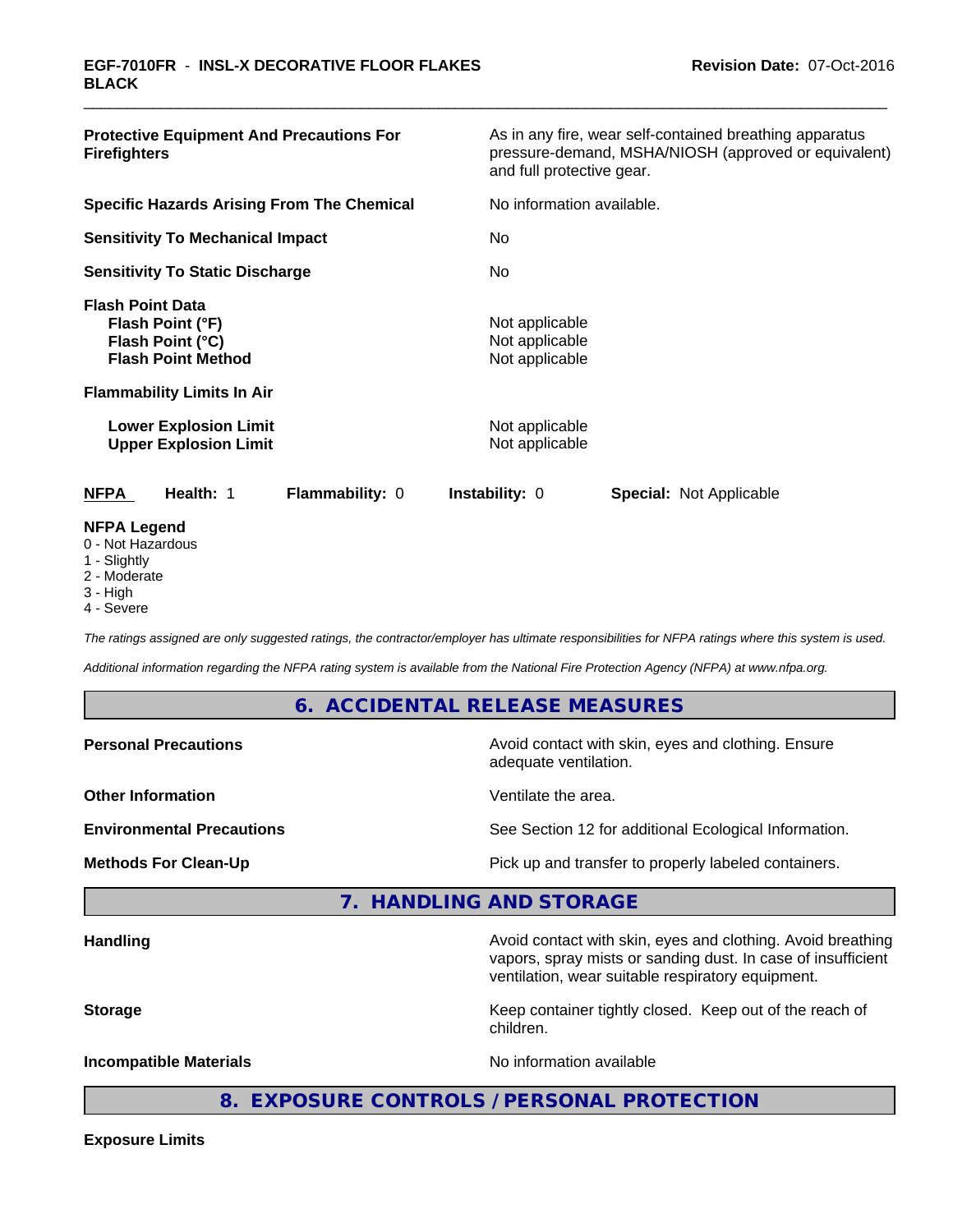*No exposure limits have been established for this product.*

| <b>Chemical Name</b> | <b>ACGIH</b>             | Alberta                    | British Columbia                                       | Ontario           | Quebec                                             |
|----------------------|--------------------------|----------------------------|--------------------------------------------------------|-------------------|----------------------------------------------------|
| Barium sulfate       | $5 \text{ mg/m}^3$ - TWA | 10 mg/m <sup>3</sup> - TWA | 10 mg/m <sup>3</sup> - TWA<br>$3 \text{ ma/m}^3$ - TWA | 10 mg/m $3$ - TWA | 10 mg/m $3$ - TWAEV<br>5 mg/m <sup>3</sup> - TWAEV |
| Titanium dioxide     | 10 mg/m $3$ - TWA        | 10 mg/m $3$ - TWA          | 10 mg/m $3$ - TWA<br>$3 \text{ ma/m}^3$ - TWA          | 10 mg/m $3$ - TWA | 10 mg/m $3$ - TWAEV                                |

#### **Legend**

ACGIH - American Conference of Governmental Industrial Hygienists Alberta - Alberta Occupational Exposure Limits

British Columbia - British Columbia Occupational Exposure Limits

Ontario - Ontario Occupational Exposure Limits

Quebec - Quebec Occupational Exposure Limits

N/E - Not established

# **Personal Protective Equipment**

**Engineering Measures Ensure** Ensure adequate ventilation, especially in confined areas.

Safety glasses with side-shields. **Skin Protection Protection Protective gloves and impervious clothing. Respiratory Protection In case of insufficient ventilation wear suitable respiratory** equipment.

**Hygiene Measures Avoid contact with skin, eyes and clothing. Remove and Avoid contact with skin, eyes and clothing. Remove and Avoid contact with skin, eyes and clothing. Remove and** wash contaminated clothing before re-use. Wash thoroughly after handling.

### **9. PHYSICAL AND CHEMICAL PROPERTIES**

**Appearance** Black flakes **Odor** odorless **Odor Threshold No information available** No information available **Density (lbs/gal)** 29.00 - 31.00 **Specific Gravity** 3.47 - 3.72 **pH pH**  $\blacksquare$ **Viscosity (cps)** No information available **Solubility No information available No information available Water Solubility No information available No information available Evaporation Rate No information available No information available Vapor Pressure** No information available **Vapor Density No information available No information available Wt. % Solids** 100 **Vol. % Solids** 100 Wt. % Volatiles 0 **Vol. % Volatiles** 0 **VOC** Regulatory Limit (g/L) Not applicable **Boiling Point (°F)** No information available **Boiling Point (°C)** No information available **Freezing Point (°F)** No information available **Freezing Point (°C)** The state of the Mondo No information available **Flash Point (°F)** Not applicable **Flash Point (°C)** Not applicable **Flash Point Method** Not applicable **Flammability (solid, gas)** Not applicable **Upper Explosion Limit** Not applicable **Lower Explosion Limit Contract Accord Accord Accord Accord Accord Accord Accord Accord Accord Accord Accord Accord Accord Accord Accord Accord Accord Accord Accord Accord Accord Accord Accord Accord Accord Accord Accord Autoignition Temperature (°F)** No information available **Autoignition Temperature (°C)** No information available **Decomposition Temperature (°F)** No information available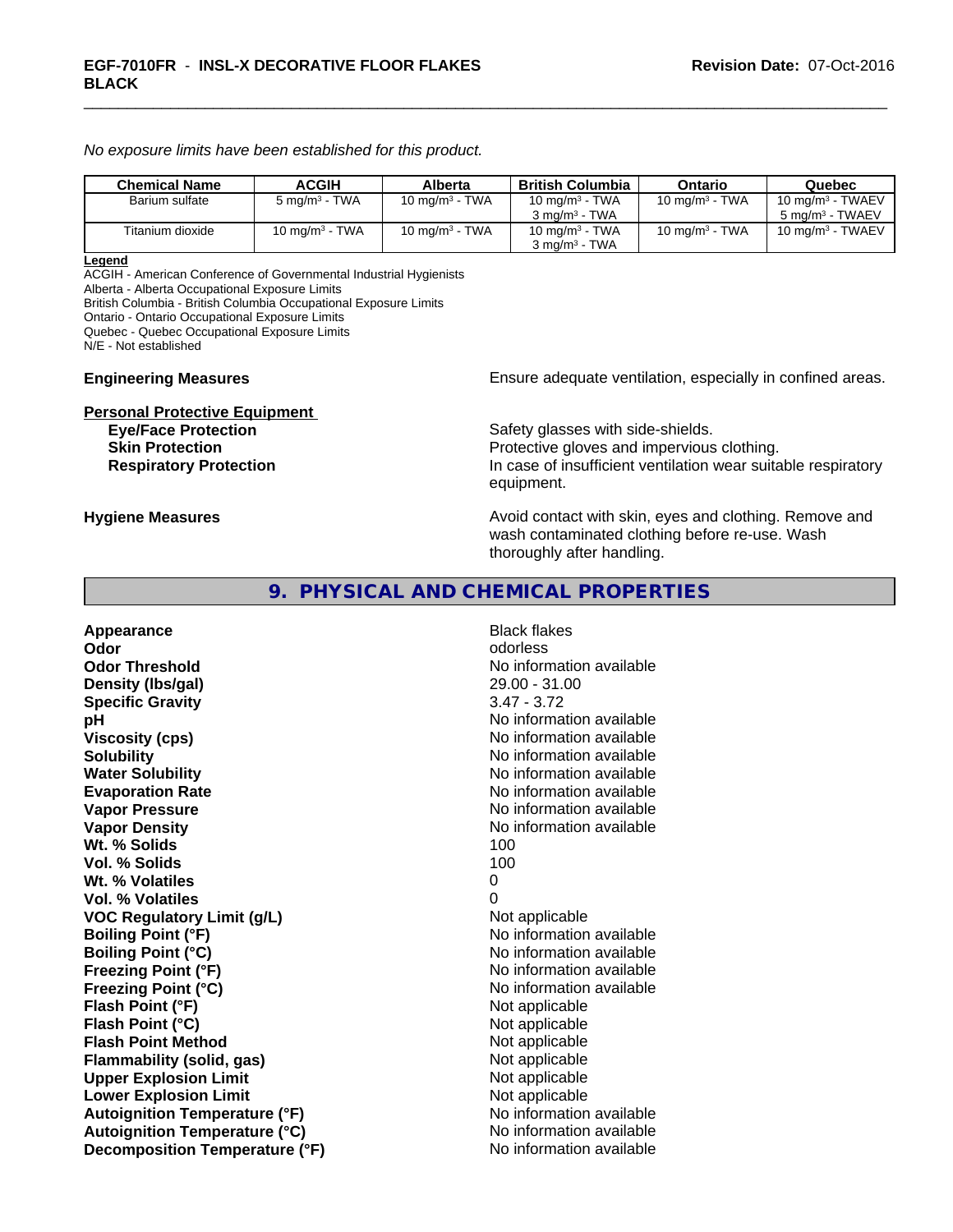**Decomposition Temperature (°C)**<br> **Partition Coefficient (n-octanol/water)** No information available **Partition Coefficient (n-octanol/water)** 

# **10. STABILITY AND REACTIVITY**

| <b>Reactivity</b>                         | Not Applicable                           |
|-------------------------------------------|------------------------------------------|
| <b>Chemical Stability</b>                 | Stable under normal conditions.          |
| <b>Conditions To Avoid</b>                | No information available.                |
| <b>Incompatible Materials</b>             | No materials to be especially mentioned. |
| <b>Hazardous Decomposition Products</b>   | None under normal use.                   |
| <b>Possibility Of Hazardous Reactions</b> | None under normal conditions of use.     |

# **11. TOXICOLOGICAL INFORMATION**

#### **Product Information Information on likely routes of exposure**

**Acute Toxicity Product Information** 

**Principal Routes of Exposure Exposure** Eye contact, skin contact and inhalation.

**Information on toxicological effects**

**Symptoms** No information available

#### **Delayed and immediate effects as well as chronic effects from short and long-term exposure**

**Eye contact Execution Skin contact** May cause slight irritation<br> **Skin contact** Contact Contact Contact Contact Contact Contact Contact Contact Contact Contact Contact Contact Conta

**Neurological Effects** Noinformation available. **Mutagenic Effects Mutagenic Effects No information available. Reproductive Effects No information available. Developmental Effects No information available.**<br> **Paraet Organ Effects No information available. Target Organ Effects**<br> **STOT - single exposure**<br>
STOT - single exposure<br>
No information available. **STOT** - single exposure **STOT** - **repeated exposure** *CON* **Other adverse effects**<br> **Aspiration Hazard**<br> **Aspiration Hazard**<br> **Aspiration Hazard**<br> **No information available Aspiration Hazard** 

Substance may cause slight skin irritation. Prolonged or repeated contact may dry skin and cause irritation. **Inhalation** May cause irritation of respiratory tract. **Ingestion Ingestion Ingestion may cause gastrointestinal irritation, nausea,** vomiting and diarrhea.

**Sensitization:** No information available.

**Numerical measures of toxicity**

**The following values are calculated based on chapter 3.1 of the GHS document**

| <b>ATEmix (oral)</b>                 | 627 mg/kg |
|--------------------------------------|-----------|
| <b>ATEmix (inhalation-dust/mist)</b> | 1.9 mg/L  |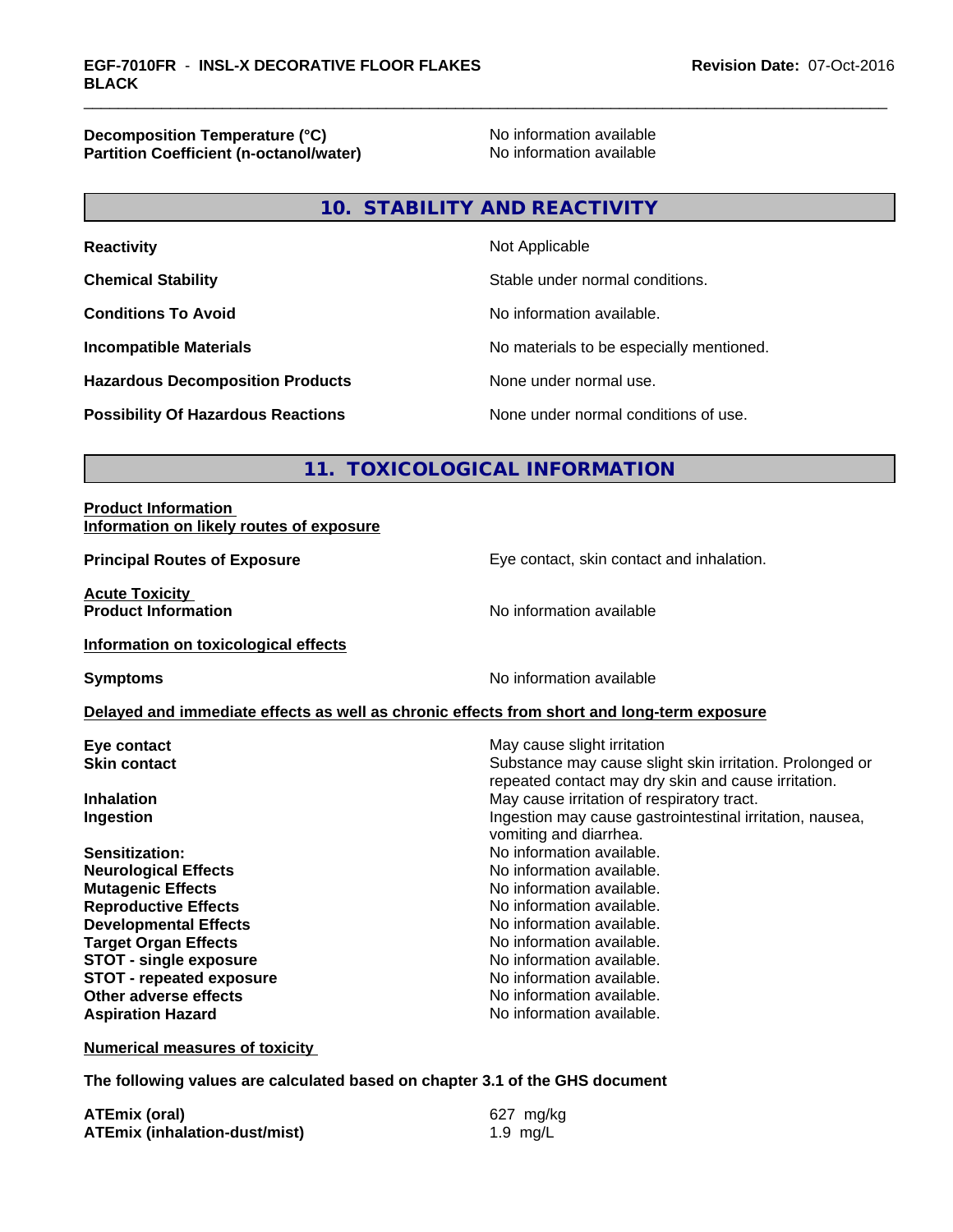#### **Component**

Barium sulfate LD50 Oral: > 5,000 g/kg (Rat) vendor data Titanium dioxide LD50 Oral: > 10000 mg/kg (Rat)

#### **Chronic Toxicity**

#### **Carcinogenicity**

*The information below indicateswhether each agency has listed any ingredient as a carcinogen:.*

| <b>Chemical Name</b> | <b>IARC</b>                         | <b>NTP</b> |
|----------------------|-------------------------------------|------------|
|                      | 2Β<br>Possible Human<br>⊦Carcinogen |            |
| dioxide<br>itanium   |                                     |            |

• Although IARC has classified titanium dioxide as possibly carcinogenic to humans (2B), their summary concludes: "No significant exposure to titanium dioxide is thought to occur during the use of products in which titanium dioxide is bound to other materials, such as paint."

#### **Legend**

IARC - International Agency for Research on Cancer NTP - National Toxicity Program OSHA - Occupational Safety & Health Administration

**12. ECOLOGICAL INFORMATION**

# **Ecotoxicity Effects**

The environmental impact of this product has not been fully investigated.

#### **Product Information**

#### **Acute Toxicity to Fish**

No information available

#### **Acute Toxicity to Aquatic Invertebrates**

No information available

#### **Acute Toxicity to Aquatic Plants**

No information available

#### **Persistence / Degradability**

No information available.

#### **Bioaccumulation / Accumulation**

No information available.

#### **Mobility in Environmental Media**

No information available.

#### **Ozone**

No information available

# **Component**

**Acute Toxicity to Fish**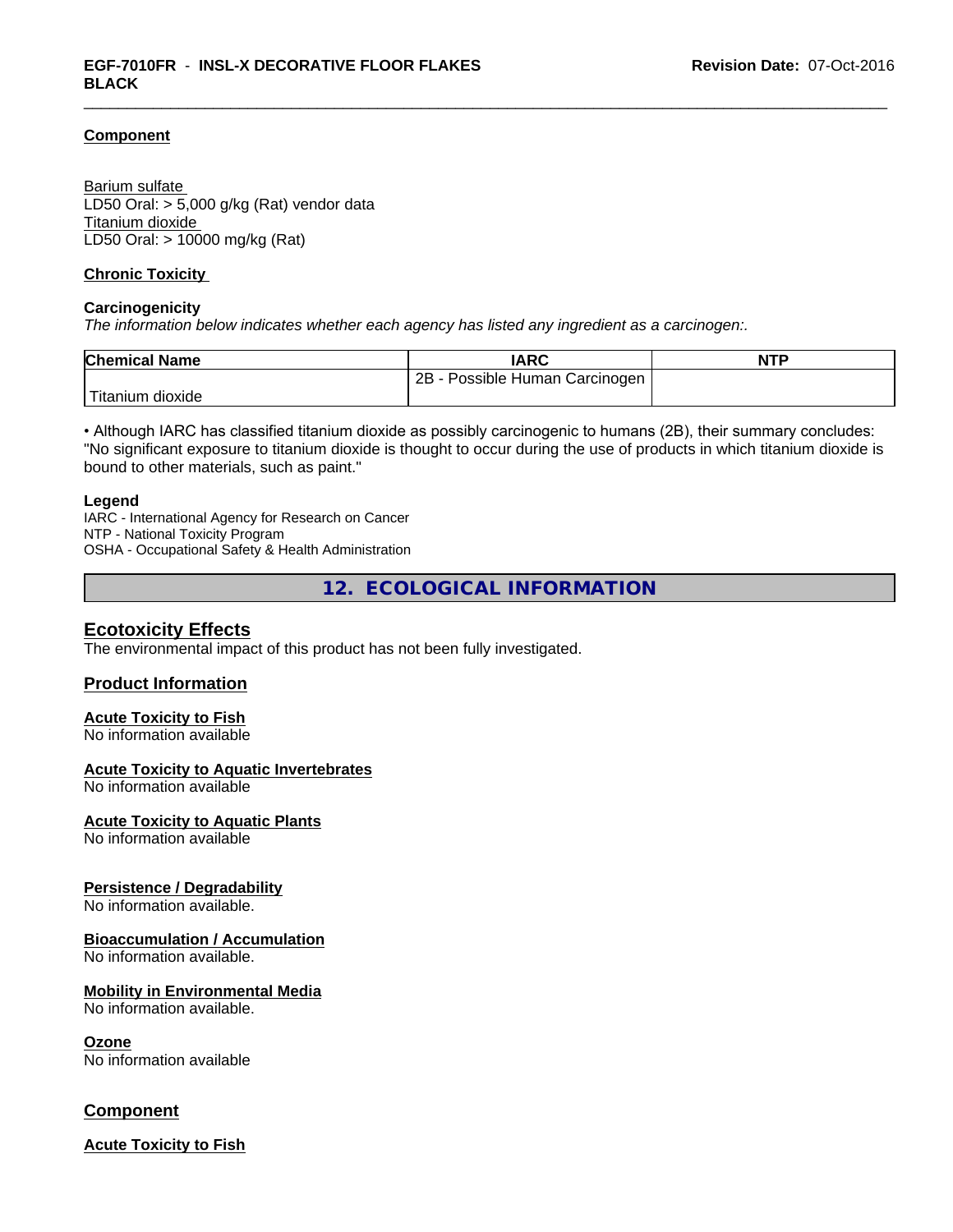# Titanium dioxide

 $LC50:$  > 1000 mg/L (Fathead Minnow - 96 hr.)

#### **Acute Toxicity to Aquatic Invertebrates**

No information available

#### **Acute Toxicity to Aquatic Plants**

No information available

# **13. DISPOSAL CONSIDERATIONS**

**Waste Disposal Method Dispose of in accordance with federal, state, provincial,** and local regulations. Local requirements may vary, consult your sanitation department or state-designated environmental protection agency for more disposal options.

# **14. TRANSPORT INFORMATION**

**TDG** Not regulated

**ICAO / IATA** Not regulated

**IMDG / IMO** Not regulated

# **15. REGULATORY INFORMATION**

# **International Inventories**

| <b>TSCA: United States</b> | Yes - All components are listed or exempt. |
|----------------------------|--------------------------------------------|
| <b>DSL: Canada</b>         | Yes - All components are listed or exempt. |

# **National Pollutant Release Inventory (NPRI)**

#### **NPRI Parts 1- 4**

This product contains the following Parts 1-4 NPRI chemicals:

*None*

**NPRI Part 5** This product contains the following NPRI Part 5 Chemicals:

*None*

#### **WHMIS Regulatory Status**

This product has been classified in accordance with the hazard criteria of the Hazardous Products Regulations (HPR) and the SDS contains all the information required by the HPR.